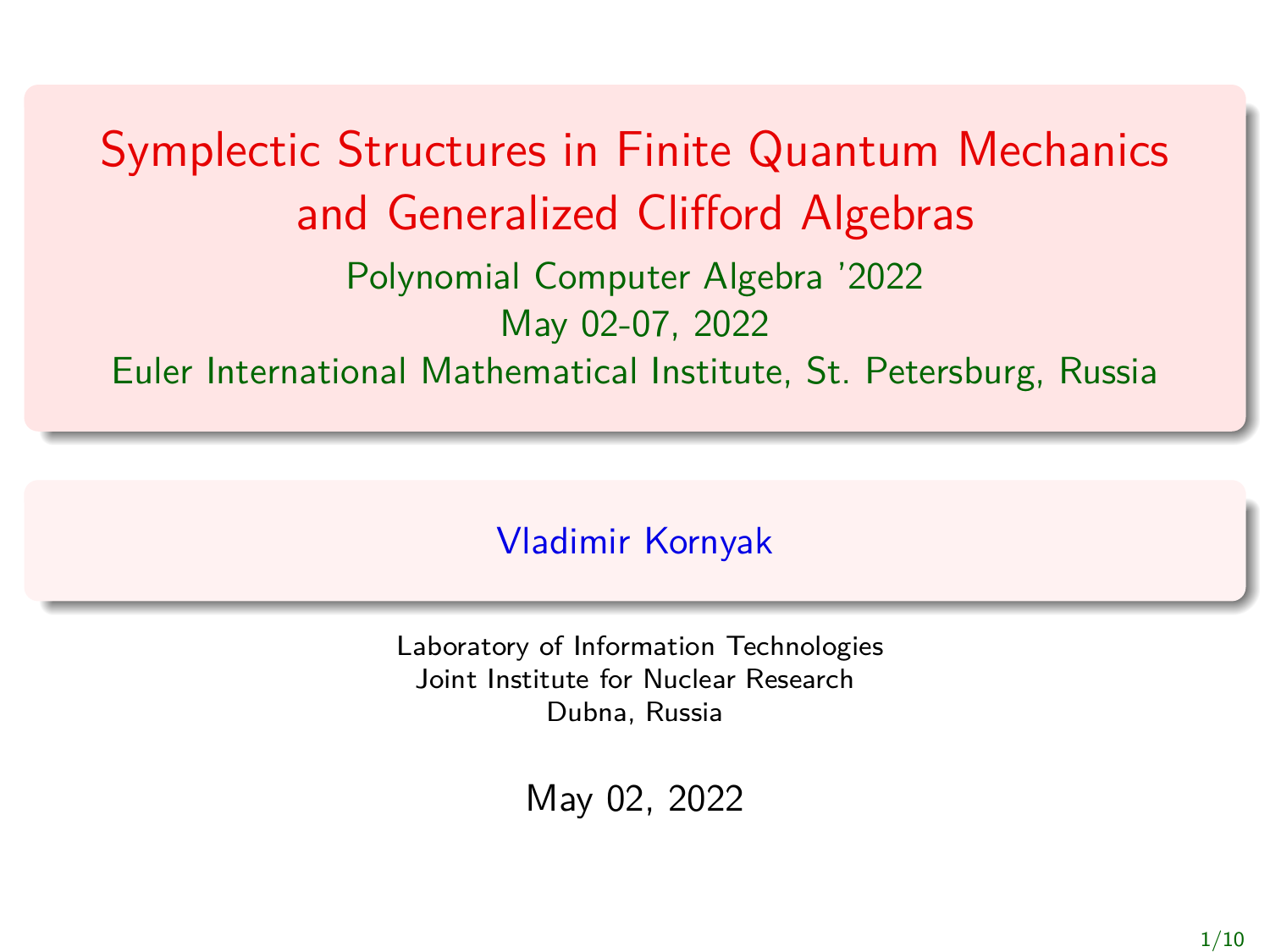# Standard Quantum Mechanics

- Hilbert space  $\mathcal H$  over field  $\mathcal F=\mathbb C$  $\dim \mathcal{H} = \infty$  (mostly in physics) or  $\dim \mathcal{H} = N$  (in quantum informatics)
- **•** Pure state is a ray  $\alpha|\psi\rangle \in \mathcal{H}$ ,  $\alpha \in \mathcal{F}^*$
- Mixed state is a density matrix *ρ*
	- **►** hermitian:  $ρ = ρ^*$
	- ▶ positive semi-definite: *ρ* ≥ 0
	- **•** normed:  $tr \rho = 1$

for pure state  $\rho = \frac{|\psi \rangle \langle \psi |}{\langle \psi | \psi \rangle}$ ⟨*ψ*|*ψ*⟩ is rank-1 projector

- Closed system (universe) is a pure state in a unitary evolution
- Subsystems in universe are given by factoring  $\mathcal{H}$  into a tensor product

Problems: explaining within this framework the emergence of observed structures and phenomena: geometry, gravity, dynamics, quantum correlations, etc.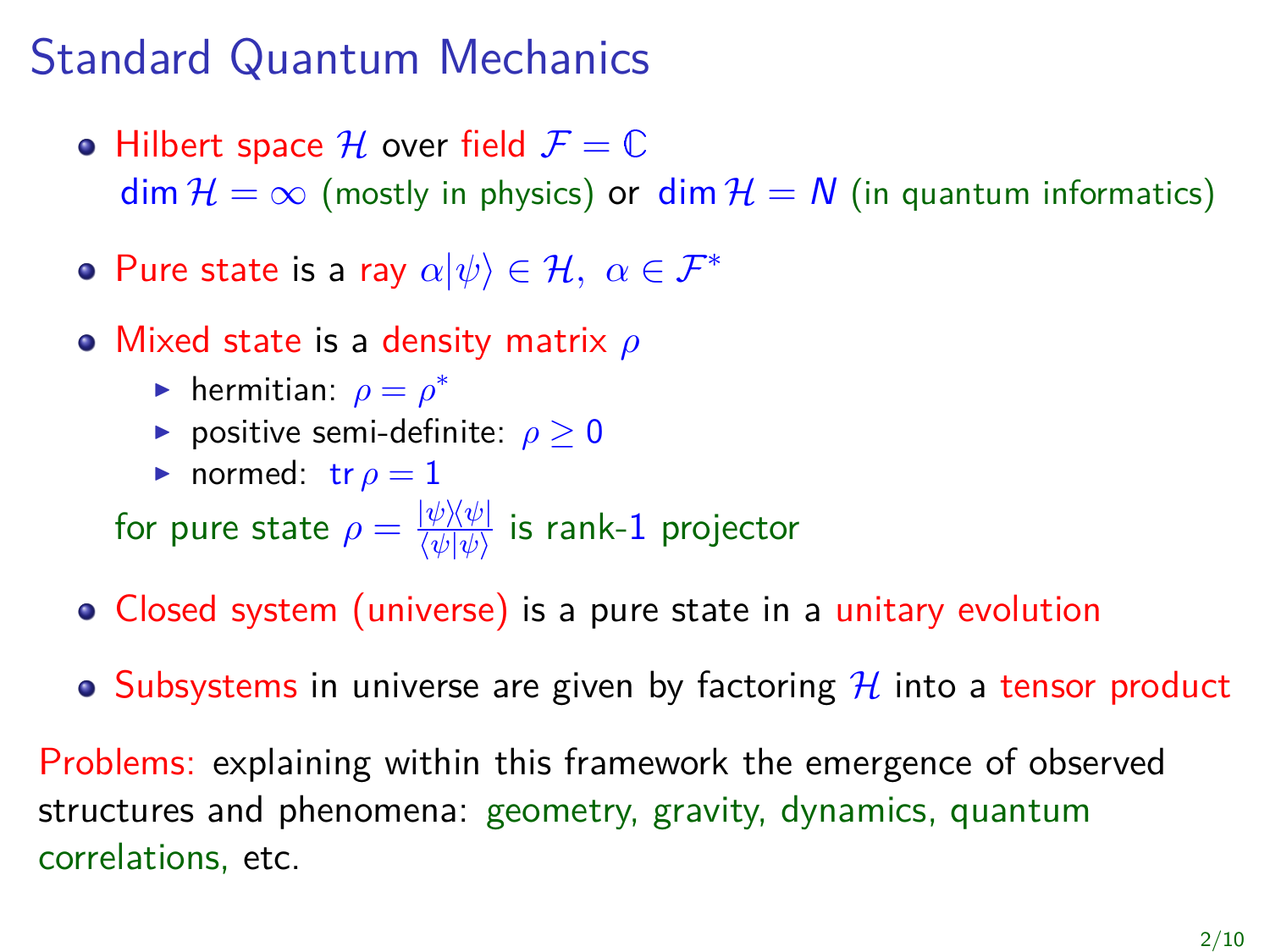

#### David Hilbert. On the infinite

"Our principal result is that the infinite is nowhere to be found in reality. It neither exists in nature nor provides a legitimate basis for rational thought — a remarkable harmony between being and thought."

Constructive version of QM: "Finite Quantum Mechanics"

- Set of primary ("ontic") objects:  $Ω ≈ {0, ..., N 1}$
- Permutation group on  $\Omega: G \leq \text{Sym}(\Omega)$
- Permutation (matrix) representation  $M$  :

 $\mathcal{M}(\mathcal{g})_{k,\,\ell} = \delta_{\mathcal{kg},\,\ell}, \;\;\mathcal{g} \in \text{Sym}(\Omega)\,,\;\;\;k,\ell \in \Omega$ 

- Hilbert space  $\mathcal{H}_{\mathcal{N}-1}$  is the standard subspace of representation M
- Field  $\mathcal{F} = \text{Frac}(\mathbb{N}[\omega]) = \mathbb{Q}(\omega) < \mathbb{C}$ ,  $\omega = e^{2\pi i / \text{Exp}(G)}$

Tom Banks: "[This version of QM] can accurately reproduce all of the results of conventional quantum mechanics."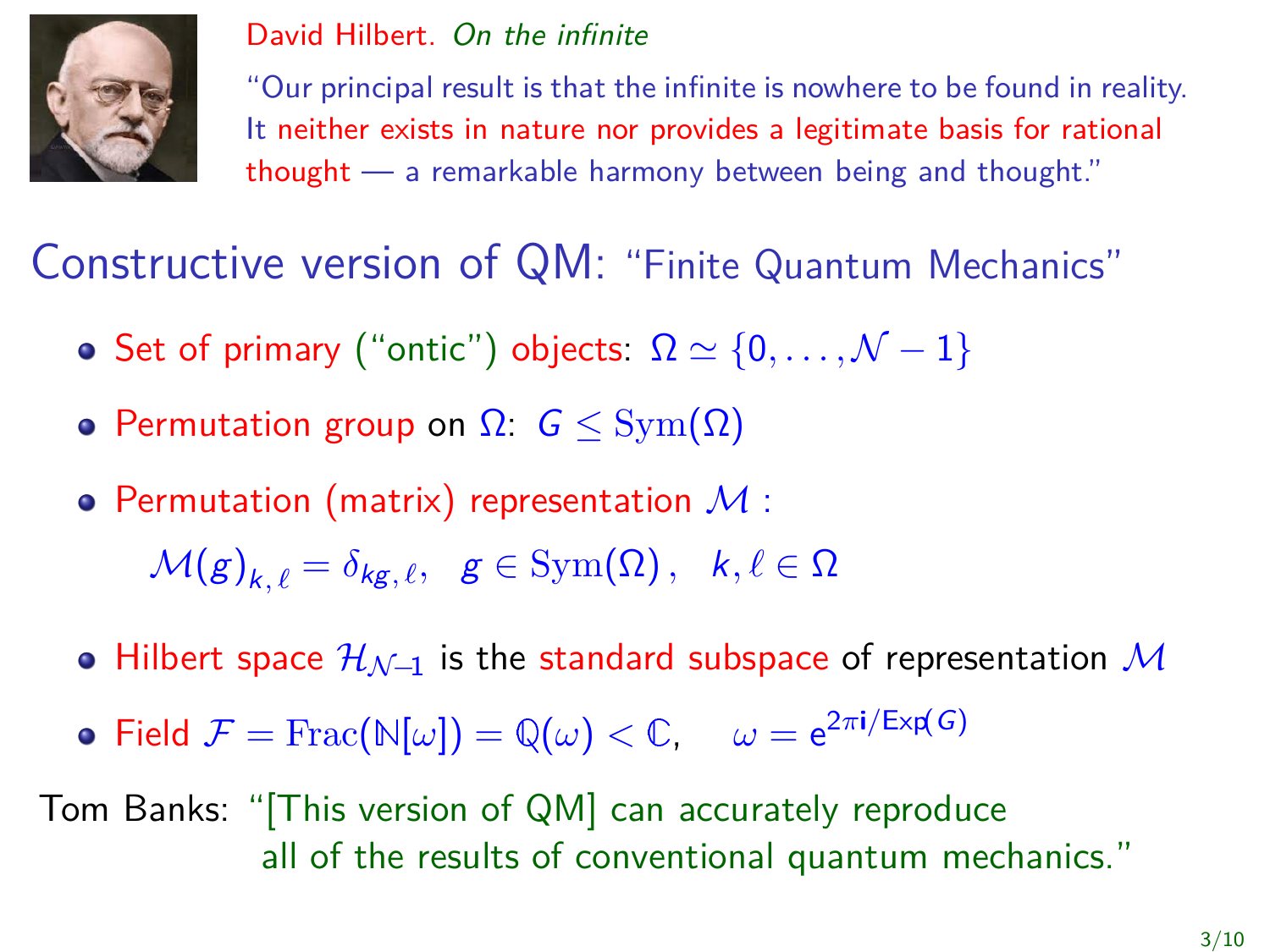## Evolution of a closed quantum system

- Standard QM: continuous time  $t \in \mathbb{R}$ one-parameter unitary group  $U_t = e^{-iHt}$ generated by Hamiltonian H
- Finite QM: discrete time  $t \in \mathbb{Z}$ one-parameter unitary group  $\,U^t\,$ generated by permutation matrix  $U = \mathcal{M}(g)$ permutation  $g \in \text{Sym}(\Omega)$  is a product of disjoint cycles:

$$
g = (c_1) \cdots (c_k) \cdots (c_K), \quad c_k^{N_k} = 1, \quad \sum_{k=1}^K N_k = \mathcal{N}
$$
  

$$
\downarrow \qquad \qquad \downarrow \qquad \qquad \downarrow
$$
  

$$
U = \begin{pmatrix} \mathcal{M}(c_1) & 0 & \cdots & 0 \\ 0 & \mathcal{M}(c_2) & \cdots & 0 \\ \vdots & \vdots & \ddots & \vdots \\ 0 & 0 & \cdots & \mathcal{M}(c_K) \end{pmatrix}
$$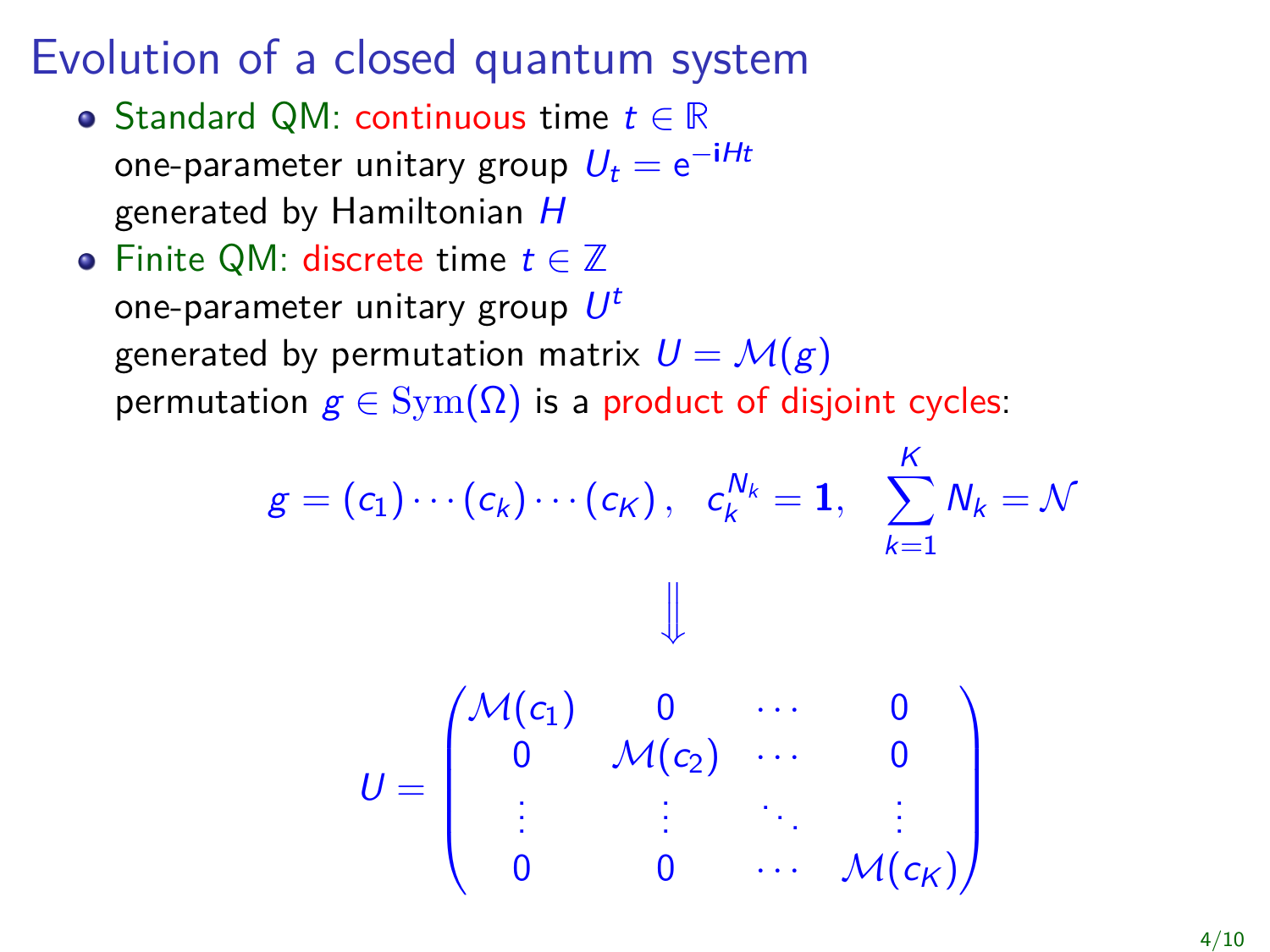Generator of cyclic group  $\mathbb{Z}_N$ : cyclic permutation  $c = (0, 1, \ldots, N - 1)$ 

- $\bullet$  Ontic basis:  $\mathcal{B}_o = \{ |0\rangle, |1\rangle, \ldots, |N-1\rangle \}$
- Circular shift matrix:  $\hat{A} |k\rangle = |k-1 \pmod{N}\rangle$ 
	- $\hat{\mathrm{A}}=\mathcal{M}(\mathbf{\mathsf{c}})=$  $\sqrt{ }$  $\overline{\phantom{a}}$  $0 \quad 1 \quad \cdots \quad 0$ . . . . . . . . . . . .  $0 \quad 0 \quad \cdots \quad 1$  $\setminus$  $\Bigg|$  — Sylvester's "shift matrix"
- $1 \quad 0 \quad \cdots \quad 0$  $\textsf{Energy basis: } \mathcal{B}_\varepsilon = \left\{\left|\widetilde{\textsf{0}}\right\rangle, \left|\widetilde{\textsf{1}}\right\rangle, \dots, \left|\widetilde{\textsf{N-1}}\right\rangle\right\}$  is basis of eigenvectors of  $\hat{\textsf{A}}$

 $\setminus$ 

 $\textsf{Diagonal form of } \hat{\text{A}}\text{: } \hat{\text{B}}\left|\widetilde{\ell}\right\rangle = \omega^{\ell}\left|\widetilde{\ell}\right\rangle$  $\begin{bmatrix} 1 & 1 \\ 1 & 1 \end{bmatrix}$  $\sqrt{ }$ 

 $\overline{\phantom{a}}$ 

 $\hat{\mathbf{B}} = \mathbf{F} \hat{\mathbf{A}} \mathbf{F}^{-1} =$ 

— Sylvester's "clock matrix"

0 0 · · · *ω* N−1  $\omega = e^{2\pi i/N}$  is Nth primitive (ground) root of unity  $F = \frac{1}{\sqrt{2}}$ N *(ω*<sup>-*kℓ*</sup>) is Fourier transform matrix Matrices  $\hat{A}$  and  $\hat{B}$  were introduced by J.J. Sylvester in 1880s.

 $1 \quad 0 \quad \cdots \quad 0$ 0 *ω* · · · 0 . . . . . . . . . . . .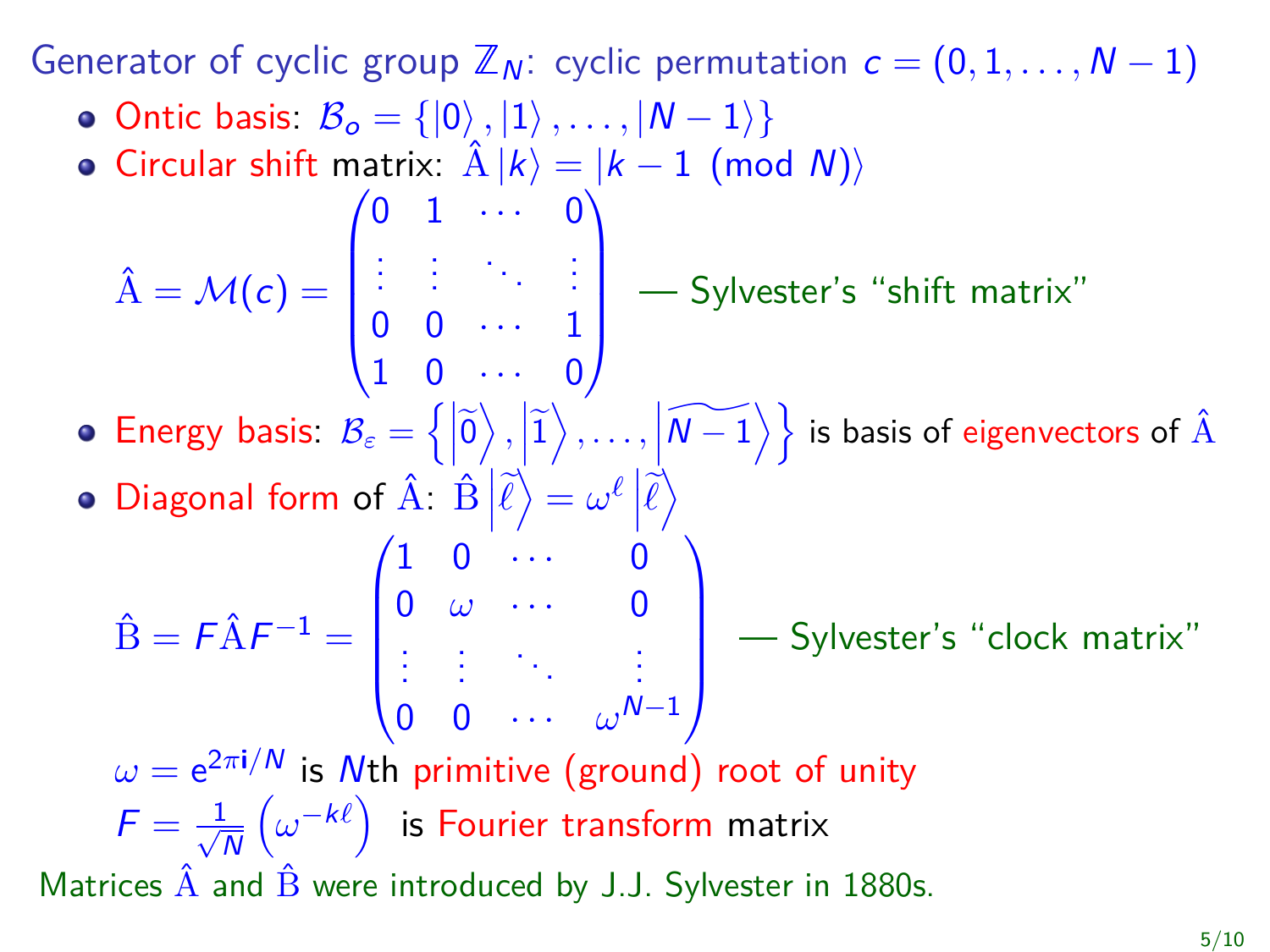# Symplectic structures in descriptions of evolution

- Classical mechanics:  $2n$ -dimensional phase space splits into pairs of conjugate variables q and  $p$  ("generalized positions and momenta"). Poisson bracket relation:  $\{q, p\} = 1$
- $\bullet$  Standard QM:  $q$  and  $p$  are Hermitian operators.

Heisenberg's canonical commutation relation:  $[q, p] = i\hbar$ Impossible in finite-dimensional space!  $\implies$  is a non-fundamental approximation Stone-von Neumann theorem: CCR is unique (up to unitary equivalence) in infinite-dimensional separable Hilbert space

 $\bullet$  Finite dimension. Weyl's exponential form (Hermitian  $q$  and  $p$  are replaced with unitary  $Q$  and  $P$ ) of canonical commutation relation:

 $QP = \omega PQ$ ,  $\omega = e^{2\pi i/N}$  is Nth ground root of unity

Uniqueness: pair  $\{Q, P\}$  is unitary equivalent to the pair  $\left\{\hat{\mathrm{A}}, \hat{\mathrm{B}}\right\}$  of Sylvester's "shift and clock" matrices.

Finite-dimensionality  $\implies$  finiteness: evolution is permutations of elements of a finite set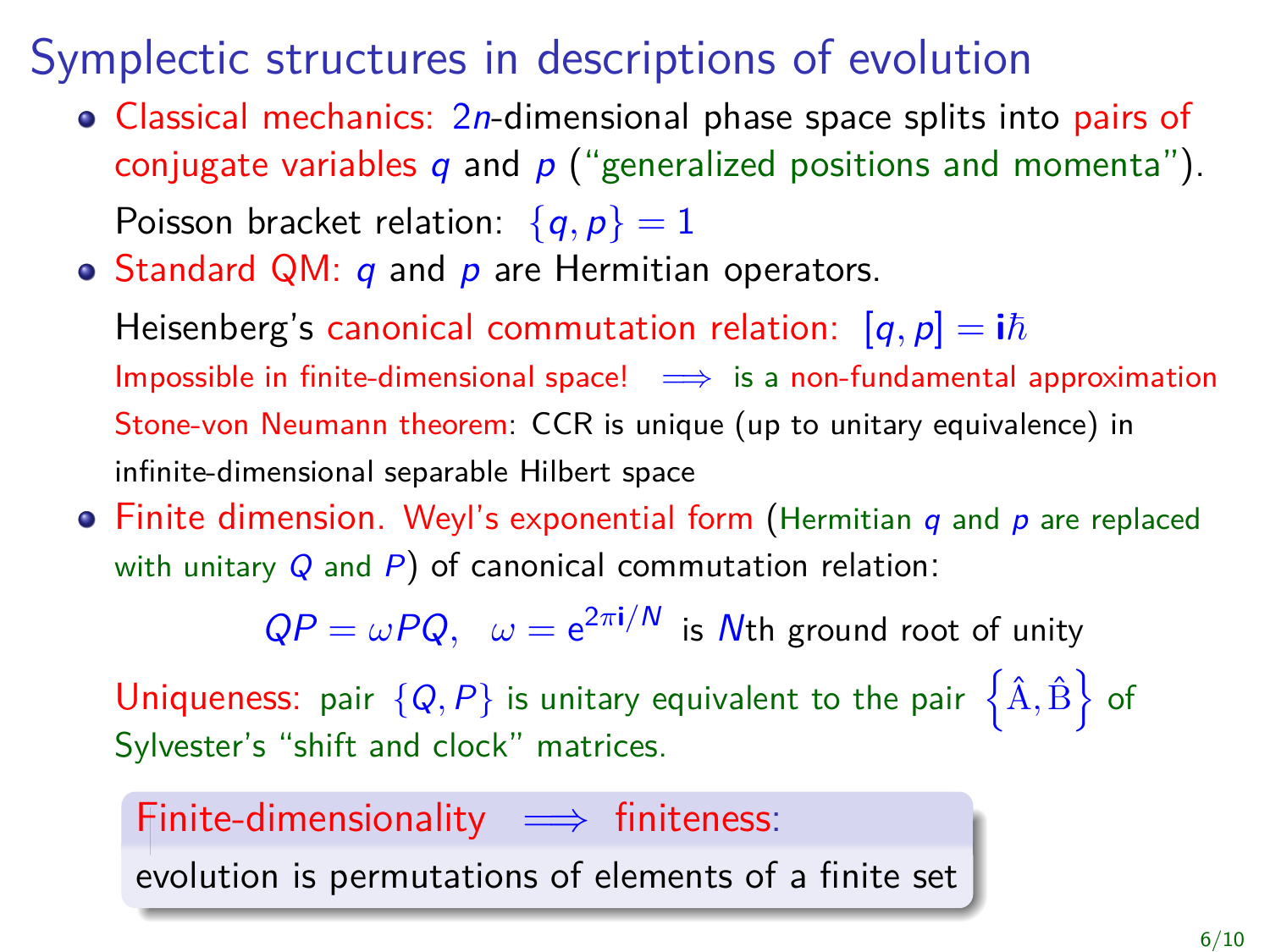Projective representations and central extensions

• Projective (ray) unitary representation of a group  $G$ :

 $R(g) R(h) = \alpha(g, h) R(gh)$ 

2-cocycles:  $\alpha(g,h)\in H^2(\mathsf{G},\mathcal{F}^*)$ satisfy to associativity consequence

$$
\alpha(f,g)\,\alpha(fg,h)=\alpha(f,gh)\,\alpha(g,h)
$$

and normalization

 $\alpha(\mathbf{g}, \mathbf{1}) = \alpha(\mathbf{1}, \mathbf{g}) = 1$ 

Remark: projective representation of  $\mathbb{Z}_N$  is ordinary:

$$
R(c)^N = \beta 1 \xrightarrow{R(c) \to \beta^{-1/N} R(c)} R(c)^N = 1
$$

### **•** Alternatively

Ordinary representations of central extension of  $G$ : the set  $G = G \times \mathcal{F}^*$  with group operation

 $(g, a)(h, b) = (gh, ab \alpha(g, h))$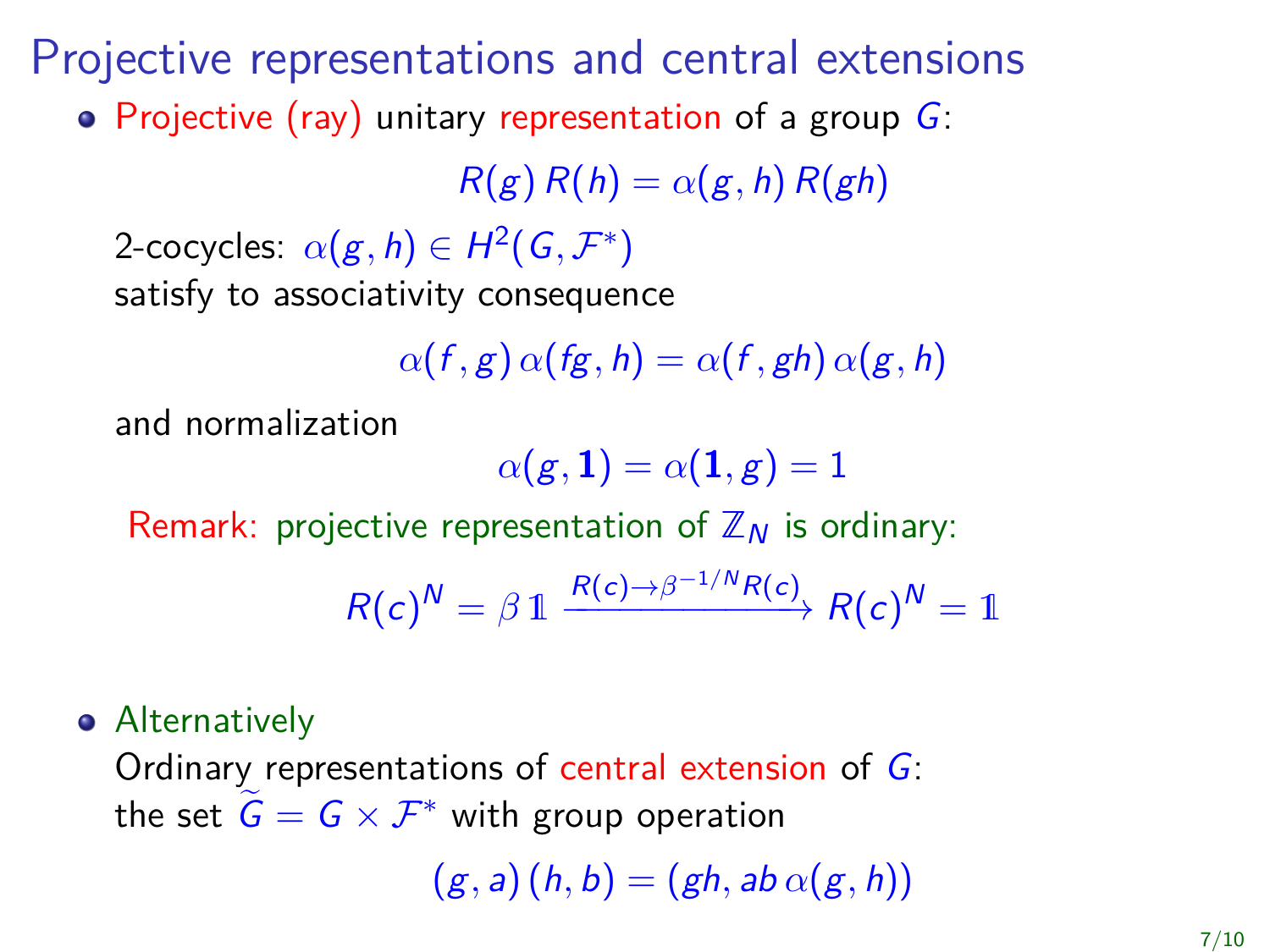Examples of central extensions of abelian groups  $\mathcal{A}^n\times \mathcal{A}^n$   $(\mathcal{A}=\mathbb{R}$  or  $\mathbb{Z}$  or  $\mathbb{Z}_{p^m})\longrightarrow\;$  Heisenberg group  $H_{2n+1}$  $h \cdot h' =$  $\sqrt{ }$  $\overline{ }$ 1 **a** c  $0$  1<sub>n</sub> b 0 **0** 1 <sup>1</sup>  $\vert \cdot \vert$  $\sqrt{ }$  $\overline{\phantom{a}}$ 1  $a'$   $c'$  $0$  1<sub>n</sub> **b**<sup> $\prime$ </sup> 0 **0** 1 <sup>1</sup>  $\Big\} =$  $\sqrt{ }$  $\overline{ }$ 1  $\mathbf{a} + \mathbf{a}' \quad \mathbf{c} + \mathbf{c}' + \mathbf{a} \cdot \mathbf{b}'$ **0**  $\mathbf{1}_n$  **b** + **b**<sup> $\prime$ </sup> 0 **0** 1 Y  $\overline{\phantom{a}}$ 

Minimal example:

Klein four-group  $V=\langle a,b\,|\,a^2=b^2=(ab)^2={\bf 1}\rangle\simeq{\mathbb Z}_2\times{\mathbb Z}_2$ −→ quaternion group Q<sup>8</sup> = {1*,* **i***,* **j***,* **k***,* −1*,* −**i***,* −**j***,* −**k**}

 $1 \rightarrow \{1,-1\} \rightarrow Q_8 \rightarrow V \rightarrow 1$ 

Commutation relation:  $\hat{A}\hat{B} = \omega \hat{B}\hat{A}$ ,  $\omega = e^{2\pi i/2} = -1$ 

$$
\hat{A} = \begin{pmatrix} 0 & 1 \\ 1 & 0 \end{pmatrix}, \ \hat{B} = \begin{pmatrix} 1 & 0 \\ 0 & -1 \end{pmatrix}, \ \hat{A}\hat{B} = \begin{pmatrix} 0 & -1 \\ 1 & 0 \end{pmatrix}
$$

Pauli matrices:  $\sigma_x = \hat{A}$ ,  $\sigma_y = i\hat{A}\hat{B}$ ,  $\sigma_z = \hat{B}$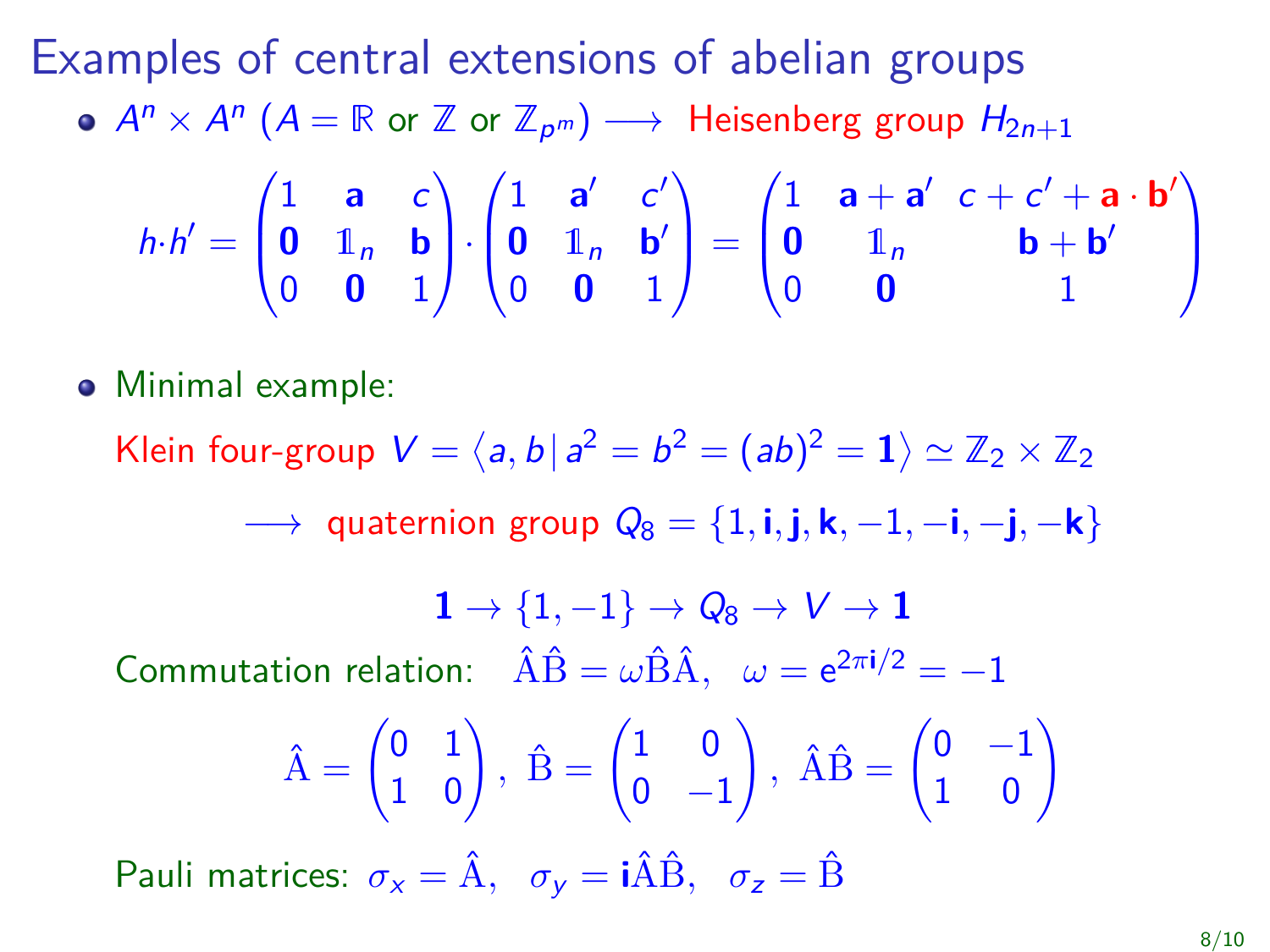Quantum complementarity as origin of symplectic conjugation

- N. Bohr about quantum complementary properties: equally real but mutually exclusive.
	- Mutually unbiased bases (MUB) in  $\mathcal{H}_{\mathcal{N}}$

$$
|\langle a_k | b_\ell \rangle|^2 = \frac{1}{N} \iff \text{tr}\Big(A^i B^j\Big) = \begin{cases} N, & \text{if } i = j = 0; \\ 0, & \text{otherwise.} \end{cases}
$$

represent complementary pairs

▶  $N = p^m$   $\implies$  maximal sets of  $N + 1$  MUB: composite systems of  $m$   $p$ -dimensional subsystems example  $N + 1 = 2 + 1$  complementary set:  $\sigma_x$ ,  $\sigma_z$ ,  $\sigma_x \sigma_z$ more generally, for  $N = p$ :  $\hat{\rm A}$ ,  $\hat{\rm B}$ ,  $\hat{\rm A}\hat{\rm B}$ ,  $\hat{\rm A}\hat{\rm B}^2, \cdots, \hat{\rm A}\hat{\rm B}^{N-1}$ 

▶ for  $N = 6, 10, 12, \ldots$  not a single example of a maximal set is known Ontic  $B_o = \{ |k\rangle \}$  and energy  $B_\varepsilon = \left\{ \left| \widetilde{\ell} \right\rangle \right\}$  bases are MUB:

$$
\mathcal{B}_{\varepsilon} = \mathcal{FB}_{o} \implies \left| \tilde{\ell} \right\rangle = \frac{1}{\sqrt{N}} \sum_{k=0}^{N-1} \left| k \right\rangle \omega^{-k\ell}
$$

$$
\implies \left\langle \tilde{\ell} \right| k \right\rangle = \frac{1}{\sqrt{N}} \omega^{k\ell} \implies \left| \left\langle \tilde{\ell} \right| k \right\rangle \right|^{2} = \frac{1}{N}
$$